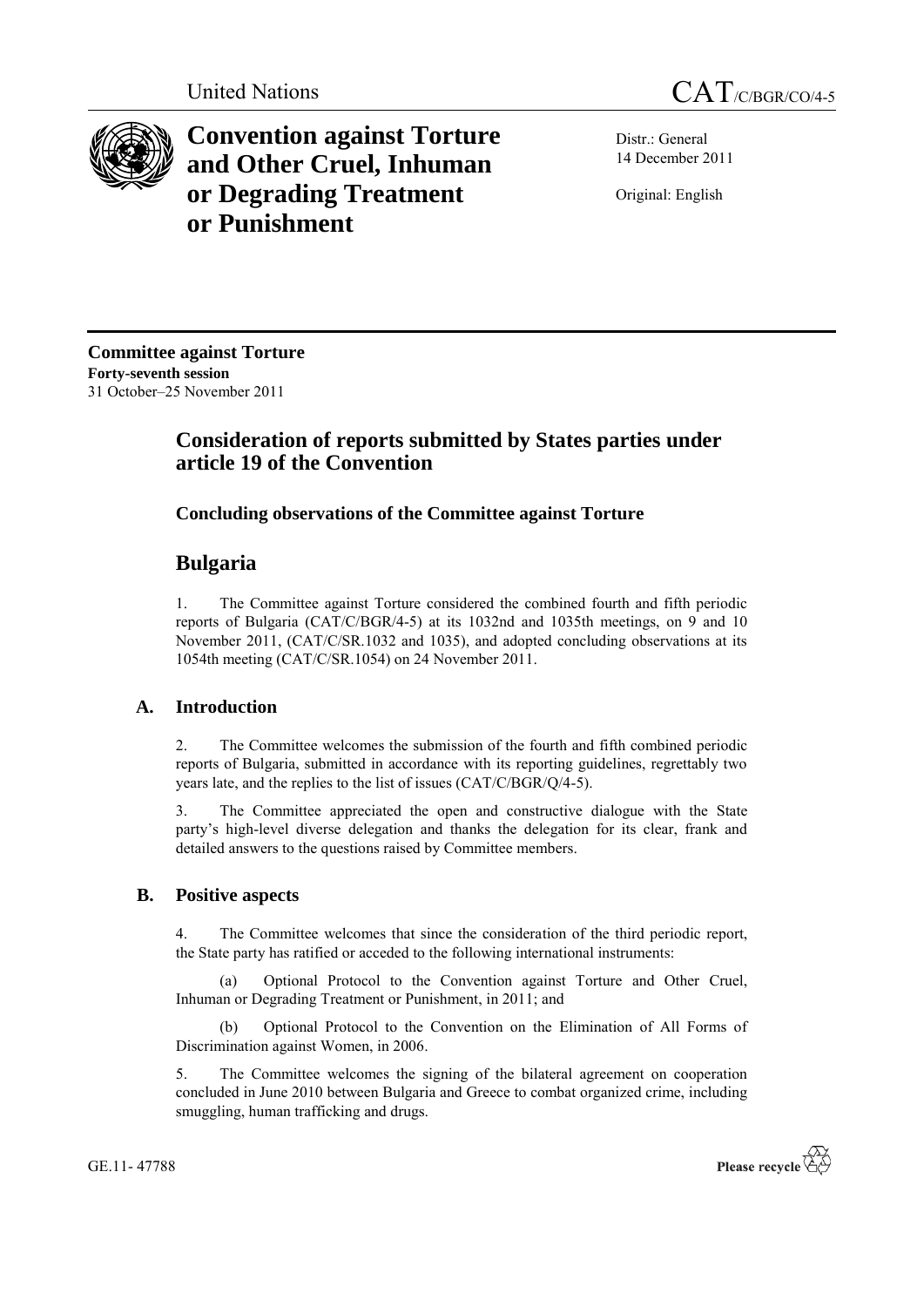6. The Committee notes the State party's ongoing efforts to revise its legislation in areas of relevance to the Convention, including the amendment to the Constitution in 2007 establishing the Supreme Judicial Council, and:

(a) New Civil Procedure Code, in force since 1 March 2008, relating to compensation or rehabilitation provided to victims of torture;

(b) Judicial System Act, in force since 10 August 2007, and Judiciary Reform Strategy 2009–2013, adopted in 2009;

Amendment to the Law on Asylum and Refugees providing a mechanism for the refugee status determination procedure, 2007

Assistance and Financial Compensation to Crime Victims Act, in force since 2007, and National Strategy for Assistance and Compensation to Crime Victims;

(e) New Administrative Procedure Code, in force since 12 July 2006, relating to prevention and punishment of torture and the possibility of foreigners to challenge expulsion orders;

(f) New Criminal Procedure Code, in force since 26 April 2006, regarding procedural guarantees of prohibition of torture and provisions to prevent torture and regulating police detention;

(g) Legal Aid Act (2006) and the establishment of the National Bureau of Legal Aid

(h) Amendments to the new Health Act, in force since 1 May 2005, in relation to medical procedures for persons with mental disabilities;

Several amendments to the Penal Code since 2004, especially with regard to article 287 relating to the Convention's requirement for criminalizing the act of torture.

7. The Committee also welcomes the efforts of the State party to amend its policies, programmes and administrative measures to ensure greater protection of human rights and give effect to the Convention, including:

Adoption of the Strategy for Development of Penitentiary Facilities (2009– 2015) and the Programme for Improvement of Conditions at Places of Deprivation of Liberty, 2010;

(b) National Strategy for Children (2008–2018) and the Vision for Children's Deinstitutionalization in the Bulgaria, adopted on 24 February 2010;

- (c) Integrated Strategy for Combating Crime and Corruption, 2010;
- (d) Strategy for Reforming Places of Detention (2009–2015);

(e) National Action Plan for the Initiative "Decade of Roma Inclusion 2005– 2015" and Framework Programme for Integration of Roma in Bulgarian Society (2010– 2020);

(f) National Action Plan for Mental Health (2004–2012).

## **C. Principal subjects of concern and recommendations**

#### **Definition, absolute prohibition and criminalization of torture**

8. The Committee is concerned that a comprehensive definition of torture incorporating all the elements of article 1 of the Convention is not included in the Penal Code and that torture is not criminalized as an autonomous offence in law, as required under the Convention. The Committee notes that the working group in the Ministry of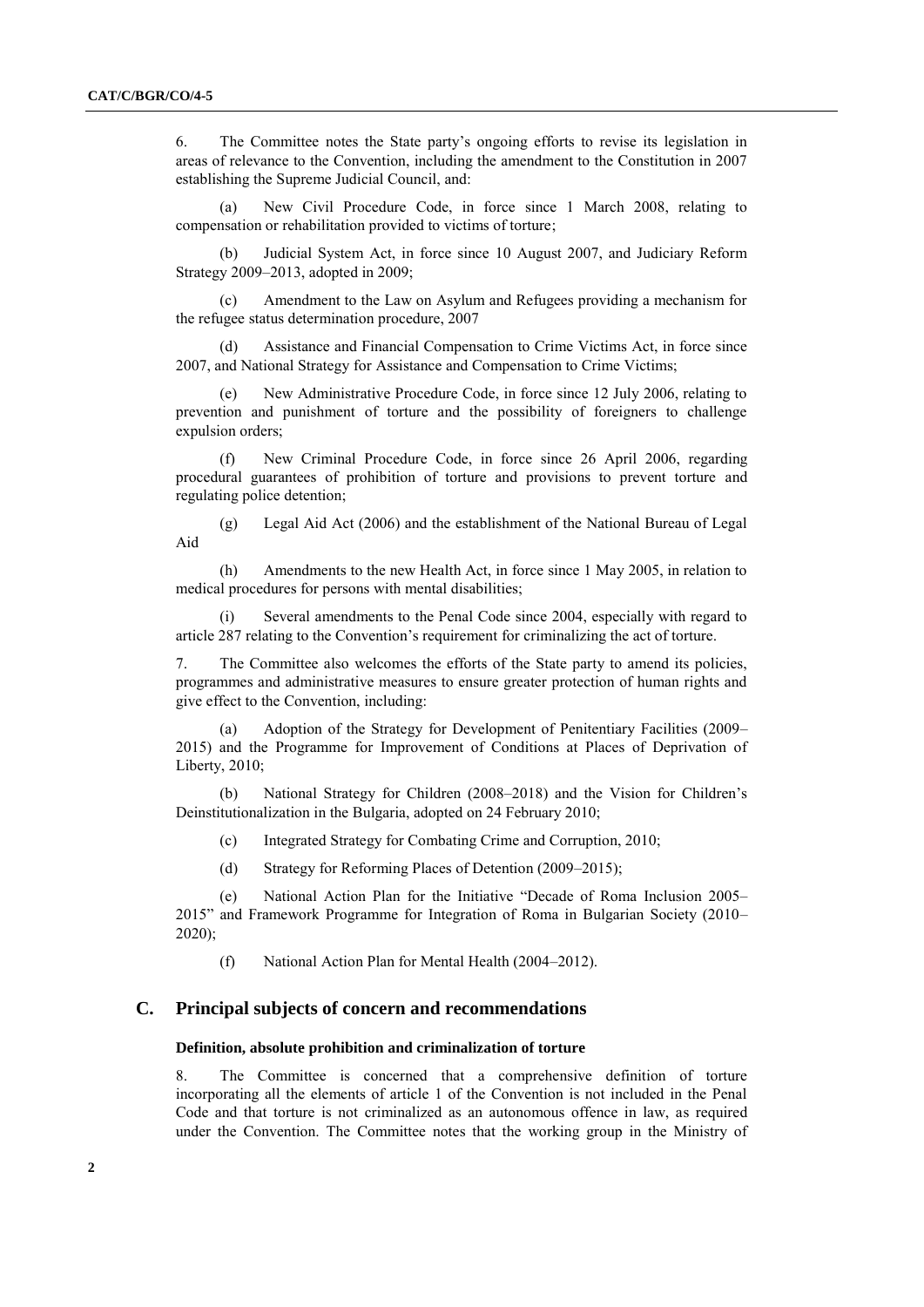Justice established to elaborate a new Penal Code has not as yet discussed the section with the provisions concerning a new crime incorporating the definition of torture (arts. 1 and 4).

**The Committee urges the State party to adopt a definition of torture that covers all the elements contained in article 1 of the Convention. The State party should take effective legislative measures to include torture as a separate and specific crime in its legislation and ensure that penalties for torture are commensurate with the gravity of this crime. It should ensure that the absolute prohibition against torture is nonderogable and that acts amounting to torture are not subject to any statute of limitations.**

#### **Fundamental legal safeguards – access to a lawyer and legal aid**

9. The Committee notes that the State party has adopted measures both in law and through the issue of appropriate instructions, guaranteeing the rights of notification of custody, access to a lawyer, access to an independent doctor and being informed of charges from the very outset of detention. The Committee is concerned, however, at information that access to a lawyer during the 24 hours of police custody was not always available in practice and that such access continued to be a reality for only a minority of persons held by the police, namely those who could afford a private lawyer. The Committee is also concerned by allegations that the police are reluctant to grant access to a lawyer from the very outset of detention and that there have been delays in ex officio lawyers being contacted and coming to the police station. The Committee is further concerned that the National Bureau of Legal Aid is understaffed and underresourced, which negatively affects the rights to fair trial of persons with unequal economic or social status by being translated into unequal access to justice and the unequal possibility of defence in trial; in addition to the poor, members of minorities and certain categories of foreigners, such as asylumseekers and irregular migrants, are also denied equal access to justice (art. 2).

**The Committee recommends that the Bulgarian authorities re-instruct all police officers on the legal obligation to grant access to a lawyer to all detainees from the very outset of their detention. Further, the Committee recommends that the State party take appropriate measures to remove all obstacles to the right of equal access to justice; and that the State party ensure that the National Bureau of Legal Aid be provided with adequate financial and staffing resources in order to fulfil its role with regard to all categories of detainees.**

#### **Police violence and use of firearms**

10. The Committee is concerned by the excessive use of force and of firearms by law enforcement officers, including the eight cases in which the European Court of Human Rights ruled against the State party in 2010, half of which resulted in the deaths of the victims; by the scope of use of firearms allowed in the Ministry of Interior Act (art. 74); that acts of violence attributed to law enforcement officials include torture, inhuman or degrading treatment and refusal to provide victims with lifesaving medical assistance; and that there have been very few prosecutions so far (arts. 2, 12, 13 and 16).

**The Committee urges the State party to amend its legislation to ensure that regulations on the use of firearms conform to international standards, including the Basic Principles on the Use of Force and Firearms by Law Enforcement Officials. The State party should also take measures to eradicate all forms of harassment and illtreatment by police during investigations and should promptly, thoroughly and impartially investigate all allegations of violence applied in an unnecessary and disproportionate way by law enforcement officials, prosecute and punish those responsible in proportion to the seriousness of their acts and provide the victims with compensation, including the means for as full rehabilitation as possible**.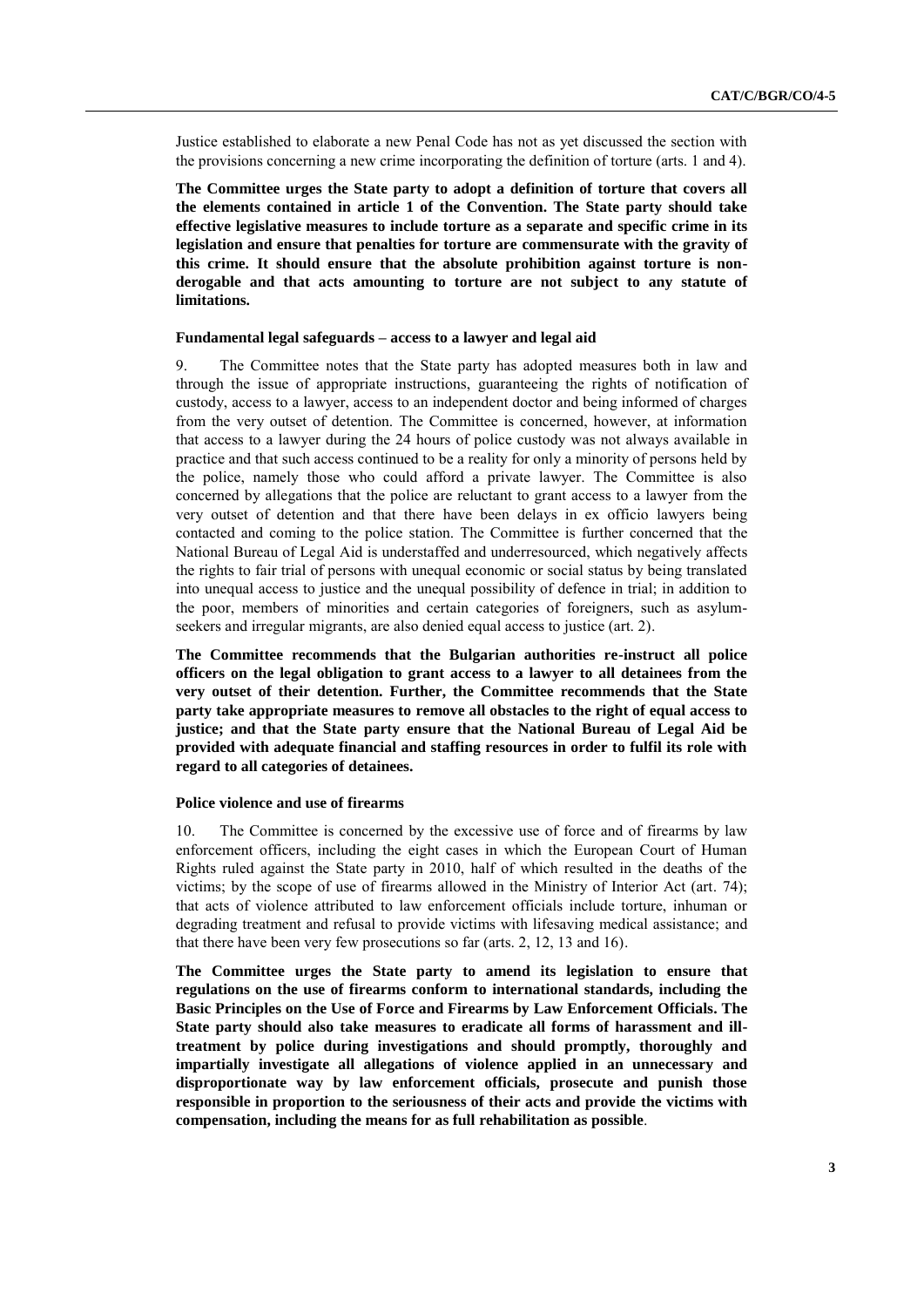## **Independent monitoring of places of detention and other places where people are deprived of their liberty**

11. The Committee welcomes the State party's ratification of the Optional Protocol to the Convention and its intention to establish a national preventive mechanism within one year. The Committee is concerned that independent monitoring by civil society organizations is not allowed in all cases of detention and that non-governmental organizations such as the Bulgarian Helsinki Committee require a prosecutor's permission for access to pretrial detainees (art. 2).

## **The Committee recommends that the State party ensure independent, effective and regular monitoring of all places of detention by independent non-governmental bodies.**

### **Reform of the judicial system**

12. While taking note of the establishment of the Judiciary Reform Strategy 2009–2013, the Committee is concerned at the lack of progress in judicial reform, including reported misconceptions such as the joint governance of the courts and the prosecution service. It is concerned by the lack of transparency regarding the selection and appointment of judges and members of the Supreme Judicial Council; that the principle of the independence of the judiciary is not respected by the organs outside the judiciary, including high-ranking government officials, nor fully applied within the judiciary; and by allegations of corruption within the justice system and lack of trust in the administration of justice, resulting in lack of public trust in the judiciary (arts. 2 and 13).

**The Committee recommends that the State party accelerate judicial reform, taking into account the preliminary conclusions and observations of the Special Rapporteur on the independence of judges and lawyers of 16 May 2011 and international standards - in particular the Basic Principles on the Independence of the Judiciary, Basic Principles on the Role of Lawyers, the Guidelines on the Role of Prosecutors and the Bangalore Principles of Judicial Conduct. The State party should ensure that the selection and appointment of judges, including to the Supreme Judicial Council, is transparent and that objective criteria provide equal opportunity for candidates. The State party should raise the awareness of judicial and other officials and the public at large about the importance of independence of the judiciary. There should be no external interference in the judicial process. The State party should strengthen efforts to combat corruption and ensure that all incidents of suspected corruption be promptly, thoroughly and impartially investigated and prosecuted, in particular within the framework of the Integrated Strategy for Combating Crime and Corruption 2010**.

#### **National human rights institution and national protective mechanism**

13. The Committee is concerned that to date there is no national institution in conformity with the principles relating to the status of national institutions for the promotion and protection of human rights (Paris Principles) in the State party, while taking due note of the fact that the Ombudsman and the Commission on Protection against Discrimination of Bulgaria have applied for accreditation to the International Coordinating Committee of National Institutions for the Promotion and Protection of Human Rights as the national institutions for the promotion and protection of human rights (arts. 2, 11 and 13).

**The Committee recommends that the Ombudsman and the Commission on Protection against Discrimination conform to the principles relating to the status of national institutions for the promotion and protection of human rights (Paris Principles).**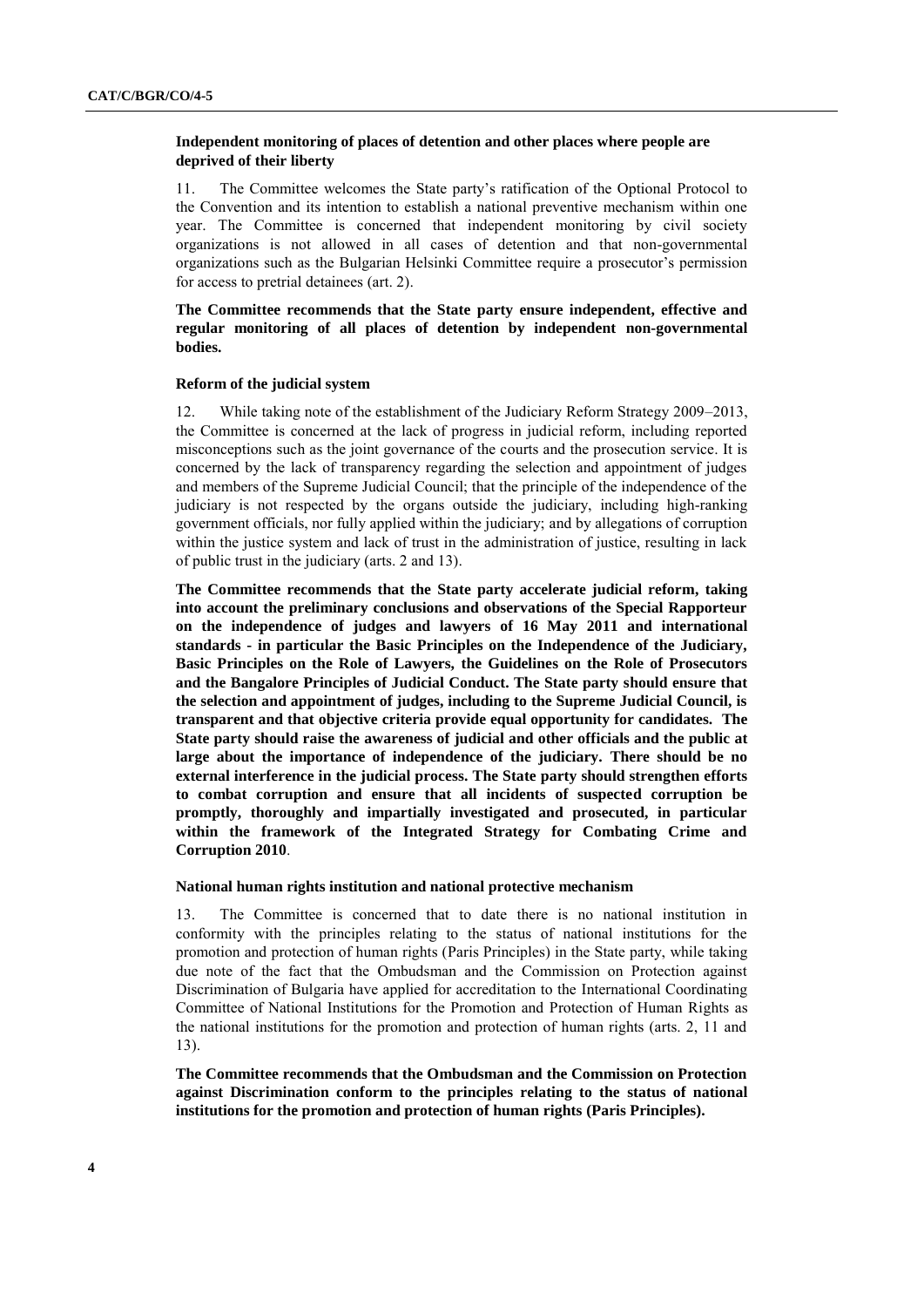#### **Access to a fair procedure for asylum-seekers**

14**.** The Committee is concerned that the State party has not taken measures to ensure the implementation of all rights of asylum-seekers and refugees, including issues such as detention and transfer of asylum-seekers, the lack of translation and legal assistance services and the expulsion of foreigners on the basis of national security considerations (arts. 3, 11 and 14).

#### **The Committee recommends that the State party:**

**(a) Amend article 16 of the Ordinance for the Responsibilities and Coordination between the State Agency for Refugees, the Directorate of Migration and the Border Police – in order to formally remove the rule that allows for the detention of asylum-seekers on the basis of illegal entry and ensure that asylumseekers enjoy accommodation, documentation, access to health care, social assistance, education and language training, as provided in articles 29 and 30 (a) of the Law on Asylum and Refugees;**

**(b) Ensure that the detention of asylum-seekers is only used as a last resort, when necessary, for as short a period as possible and that safeguards against refoulement are fully implemented;**

**(c) Accelerate the long-awaited opening of the Pastrogor transit centre in order to correct the current practice of transferring asylum-seekers to detention centres because of inadequate reception facilities;**

**(d) Ensure interpretation and translation services at all border crossings and centres dealing with asylum-seekers;**

**(e) Ensure that the State Agency for Refugees reinstate its legal assistance programme and make sure that reports, descriptions of evidence presented by asylum-seekers, minutes and interviews are established in a professional manner.**

#### **Definition of statelessness**

15. The Committee is concerned that the legislation of the State party does not provide for a legal definition of a stateless person and that no legal framework or mechanisms exist to determine the status of such people (arts. 2 and 3).

**The Committee recommends that the State party consider introducing the definition of a stateless person in its legislation and establish a legal framework and mechanisms to determine statelessness. It encourages the State party to consider acceding to the 1954 Convention relating to the Status of Stateless Persons and the 1961 Convention on the Reduction of Statelessness.**

#### **Non-refoulement**

16. The Committee is concerned that the State party does not fully apply its obligation under article 3 of the Convention with regard to the respect the principle of nonrefoulement (art. 3).

#### **The Committee recommends that the State party:**

**(a) Observe the safeguards ensuring respect for the principle of nonrefoulement, including consideration of whether there are substantial grounds indicating that the asylum-seeker might be in danger of torture or ill-treatment upon deportation;**

**(b) Amend its legislation to guarantee a suspensive in-country right of appeal and respect for all safeguards and interim measures with regard to asylum and deportation procedures pending the outcome of the appeals;**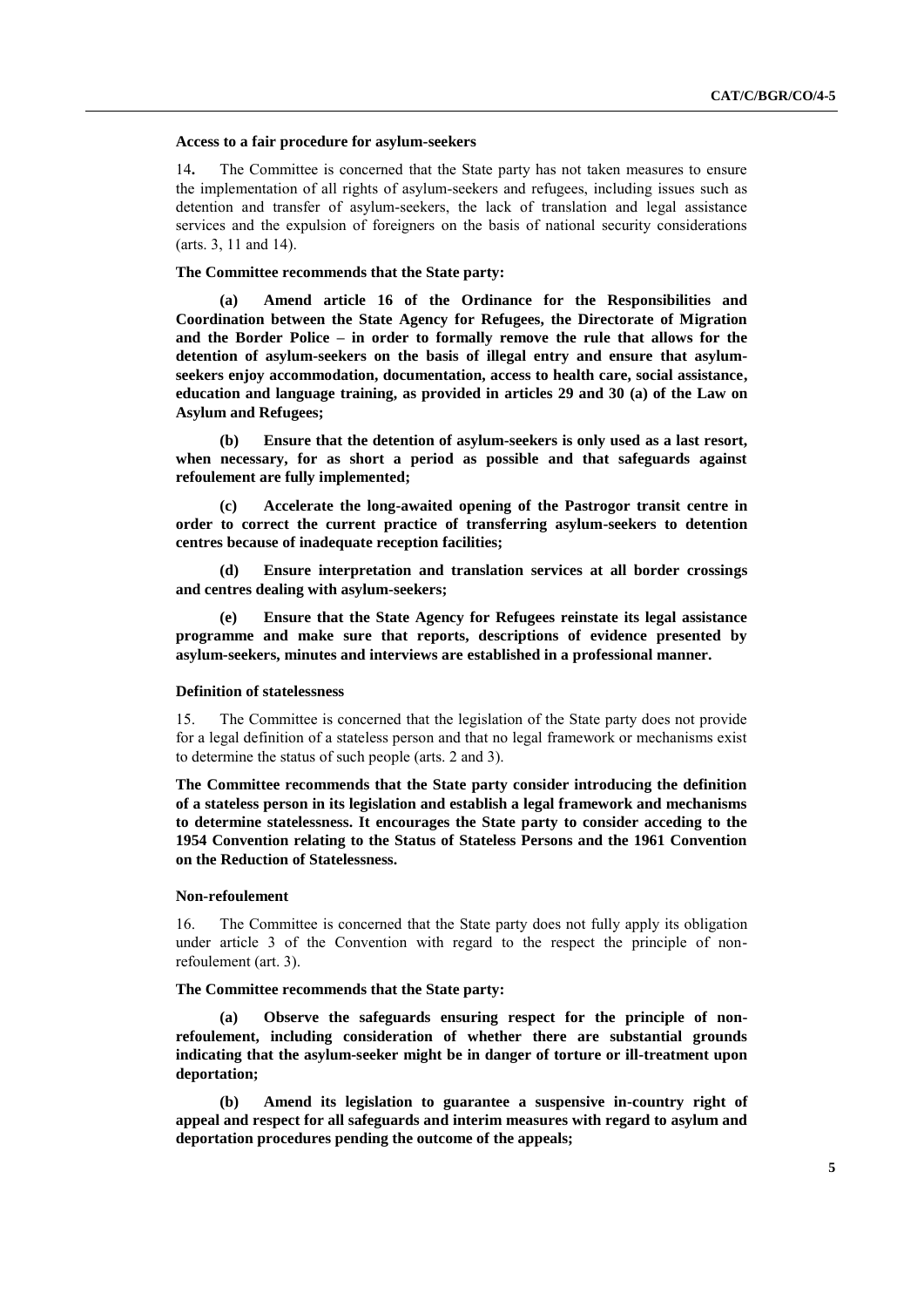**(c) Ensure interpretation services for asylum-seekers in asylum cases and appeals;**

**(d) Submit situations covered by article 3 of the Convention to a thorough risk assessment, notably by ensuring appropriate training for judges regarding the risks of torture in receiving countries and by automatically holding individual interviews in order to assess the personal risk to applicants; and**

**(e) Follow up cases, in the light of the judgment of the European Court of Human Rights and, in particular, follow up the cases of the two rejected Palestinian asylum-seekers, Youssef Kayed who was tortured upon his return to Lebanon on 27 November 2010, and Moussa Kamel Ismael, who was tortured upon his return to Lebanon, also on 27 November 2010, and update the Committee on their situation in its next periodic report.**

## **Jurisdiction over offences referred to in article 4 of the Convention**

17. The Committee is concerned that current Bulgarian legislation does not provide for jurisdiction over offences referred to in article 4 of the Convention for all acts of torture owing to the absence of a specific and autonomous offence of torture which corresponds to the definition outlined in the Convention (arts. 5, 6 and 7).

**The Committee recommends that the State party adopt a definition of torture in accordance with the Convention so as to ensure that all acts of torture, and not only those amounting to war crimes, can be prosecuted under jurisdiction over offences referred to in article 4 of the Convention and that all suspected perpetrators of acts of torture found in Bulgarian territory are either extradited or prosecuted in accordance with article 6 of the Penal Code.**

#### **Non-admissibility of evidence as a result of torture**

18. The Committee is concerned about the lack of legislation in the State party ensuring the non-admissibility of evidence obtained as a result of torture (art. 15).

**The Committee recommends that the State party enact legislation specifically prohibiting the use of statements obtained under torture as evidence in conformity with the Convention (art. 15) and that the competent authorities of the State party compile statistics and submit to the Committee cases where evidence obtained as a result of torture has been held inadmissible.**

#### **Treatment of persons in social institutions, including those with mental disabilities**

19. The Committee is concerned:

(a) That persons with mental disabilities in State and municipal social institutions, particularly in medical institutional settings, do not enjoy adequate legal safeguards and procedural guarantees regarding the respect of their right to mental and physical integrity; that persons deprived of their legal capacity and whose decisions and preference are not taken into account have no means to challenge the violation of their rights; admission procedures and systems of guardianship often include officials from the institutions in which persons with disabilities are confined, which may result in conflict of interest and de facto detention, while the guardians' consent to medical treatment may amount to forced treatment; by the use of restraint and forced administration of intrusive and irreversible treatments such as neuroleptic drugs; and that there is no independent inspection mechanism for mental health institutions; at the competence of staff, frequency of visits by specialists and the material conditions of such institutions, including their remote locations, far from families and large medical centres;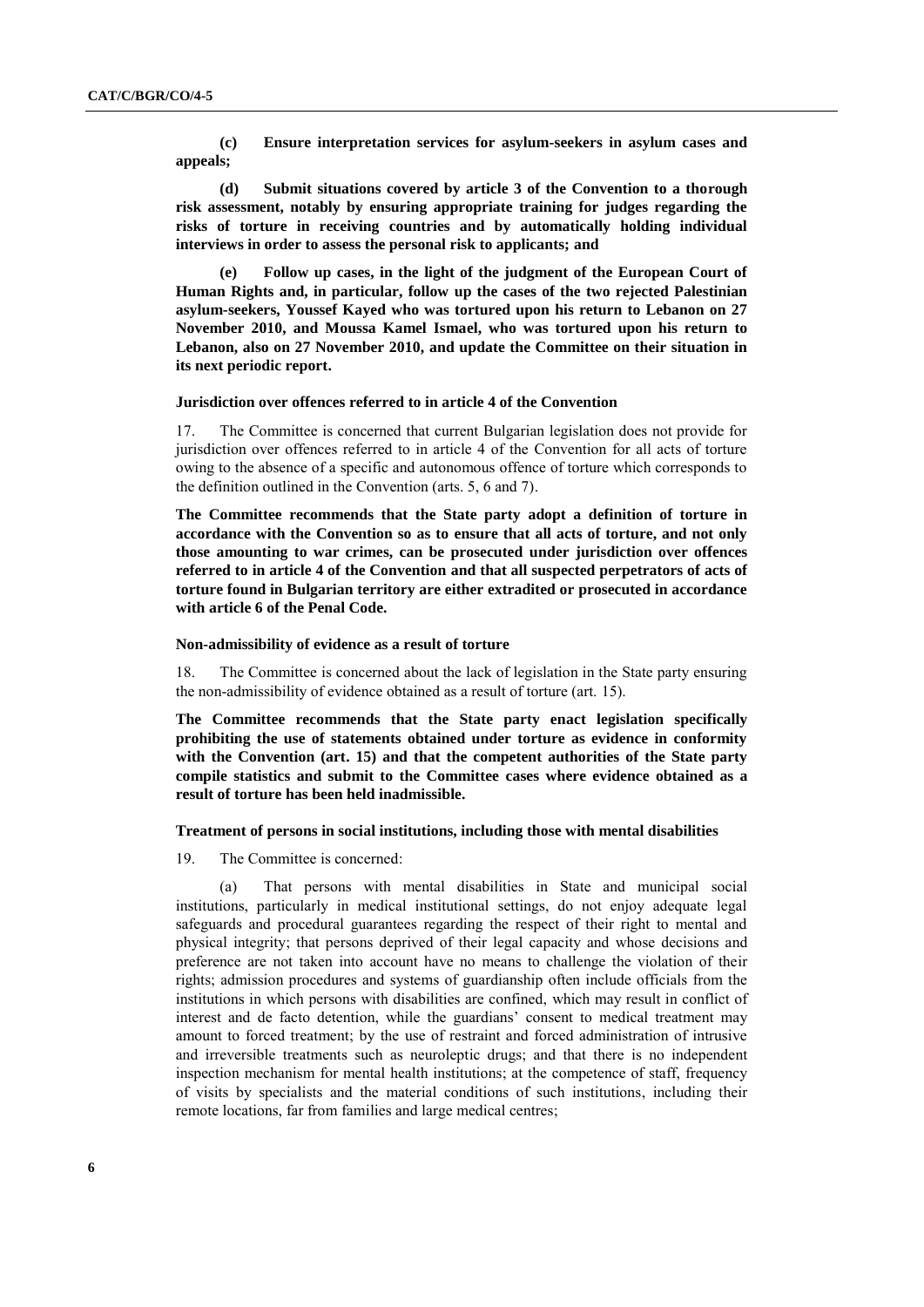(b) By the current and future situation of institutionalized children with mental disabilities, while noting the envisaged transition from institutional to community-based care similar to a family environment and the closure of all childcare institutions within 15 years; that 238 children with mental disabilities died in the period 2000–2010, three quarters from preventable deaths, without a single indictment being made to date in 166 criminal investigations and that two children died recently in similar circumstances in Medven; that an inspection covering the year 2010 regarding involuntary confinement and treatment under the Health Act and coercive confinement for treatment under the Penal Code found no violation in the application of the legislation; that the necessary upkeep and renovations of existing facilities while the planned deinstitutionalization is being put in place will not be carried out on the assumption that they are being phased out (arts. 2, 11, 12, 13, 14 and 16).

#### **The Committee recommends that the State party:**

**(a) Review legislation and policy of depriving persons with mental disabilities of their legal capacity, provide legal and procedural safeguards for their rights and ensure that they have prompt access to effective judicial review of decisions, as well as effective remedy against violations;**

**(b) Evaluate cases on an individual basis and ensure respect for the right to mental and physical integrity of institutionalized persons and in particular during the use of restraint and enforced administration of intrusive and irreversible treatments such as neuroleptic drugs; ensure that their decisions and preferences are taken into account;**

**(c) Take effective measures to regulate the system of guardianship in order to avoid conflict of interest and situations that amount to forced treatment and de facto detention;**

**(d) Establish close monitoring of placements by judicial organs and by independent inspection mechanisms to ensure the implementation of safeguards and international standards, including the Principles for the Protection of Persons with Mental Illness and for the Improvement of Mental Health Care;**

**(e) Provide sufficient numbers of competent professional staff and carry out the necessary material renovations on facilities, which should be located in large cities that have hospitals and medical centres;**

**(f) Ensure adequate investigation, prosecution, conviction and sanction of those responsible for the deaths of institutionalized children with mental disabilities;**

**(g) Amend and strengthen legislation to enhance accountability and prevent recurrence and impunity and regulate authorized treatment in institutions, in particular of persons with mental disabilities. Attention should be paid to the individual needs of each child and the proper treatment prescribed, in conformity with the provisions of the Convention;**

**(h) Ensure frequent and professional oversight and monitoring by independent mechanisms, including the national human rights institution and civil society organizations of all institutions and of the implementation of the deinstitutionalization, including the acceleration of the deinstitutionalizations in as short a period of time as possible, in order to maintain a sustainable system of care.**

#### **Training**

20. The Committee is concerned that specific training on the provisions of the Convention, and in particular the absolute prohibition of torture, including sexual violence, and on the Manual on Effective Investigation and Documentation of Torture and Other Cruel, Inhuman or Degrading Treatment or Punishment (Istanbul Protocol) is not part of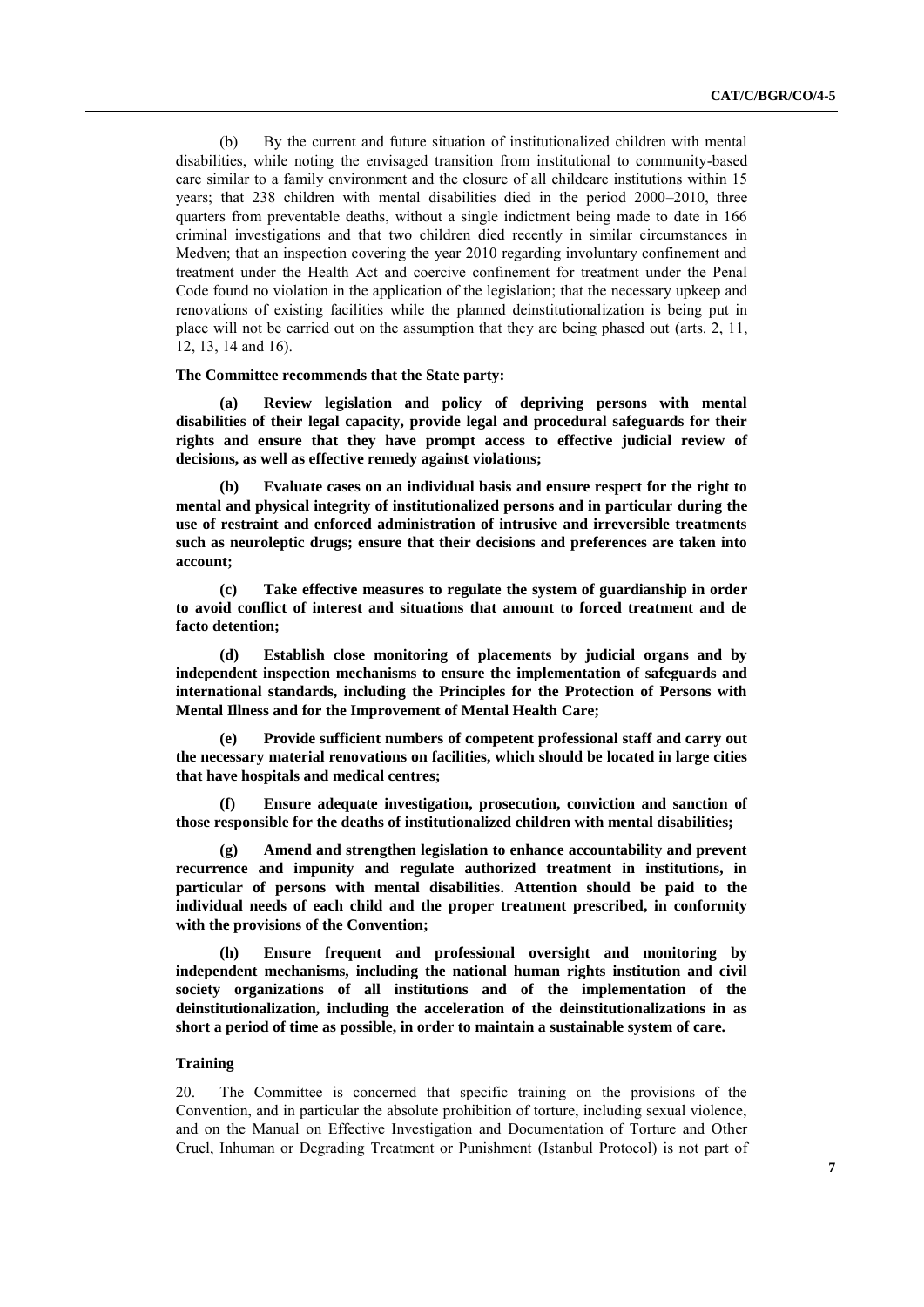mandatory training for relevant officials such as judges, law enforcement officials and prison staff (art. 10).

#### **The Committee recommends that the State party:**

**(a) Prepare and implement training programmes to ensure that judges, prosecutors, law enforcement officials and prison staff are fully aware of the provisions of the Convention, in particular the absolute prohibition of torture, and that breaches will not be tolerated and will be investigated and the perpetrators prosecuted;**

**(b) Develop training modules with the aim of sensitizing law enforcement officials and other personnel concerned against discrimination based on ethnicity and religion;**

**(c) Provide medical personnel and others involved in the custody, interrogation or treatment of any individual subjected to any form of arrest, detention or imprisonment, as well as other professionals involved in the documentation and investigation of torture, training on a regular and systematic basis on the Manual on Effective Investigation and Documentation of Torture and Other Cruel, Inhuman or Degrading Treatment or Punishment (Istanbul Protocol) and ensure that such training is also provided for individuals involved in asylum determination processes;**

**(d) Develop and implement a methodology to assess the effectiveness and impact of the training and educational programmes on the reduction of cases of torture and ill-treatment.**

#### **Conditions of detention**

21. While taking note of the State party's plan to build new detention facilities and renovate existing ones, the Committee is concerned at the continued obsolete, insanitary and overcrowded conditions of detention in Bulgaria, which do not conform to international standards. It is particularly concerned about overcrowding which has reduced the average living space in many prisons to only  $1 \text{ m}^2$  per detainee instead of the recommended standard of 6  $m<sup>2</sup>$  and that some detainees are forced to sleep on the floor; that no new detention facilities have been built and that few were renovated; that, owing to budgetary restrictions, there is no improvement in the prisoner-staff ratio; that the Ombudsman highlighted in 2009 the need for reform of the prison system, expressing concern that the funds earmarked for renovation of prisons in accordance with the Strategy for Reforming Places of Detention (2009–2015) were drastically reduced in 2009 and 2010; and that material conditions such as access to drinking water, hygiene, electricity, the use of toilets, quality and quantity of food, purposeful activities and exercise do not conform to international standards (arts. 11 and 16).

#### **The Committee recommends:**

**(a) That the State party strengthen efforts and increase funds in order to bring the living conditions in detention facilities to conform to international standards such as the Standard Minimum Rules for the Treatment of Prisoners;**

**(b) The accelerated implementation and increase in funds for the Strategy for Reforming Places of Detention (2009–2015) and for the 2010 Programme for Improvement of Conditions at Places of Deprivation of Liberty;**

**(c) The adoption of specific time frames for the construction of new prisons and renovation of existing ones and increase the number of staff in all facilities;**

**(d) The increase in the budgetary allocations for basic amenities provided to detainees, including access to drinking water, food, electricity, hygiene and sanitation, and to ensure sufficient natural and artificial light, as well as heating and ventilation**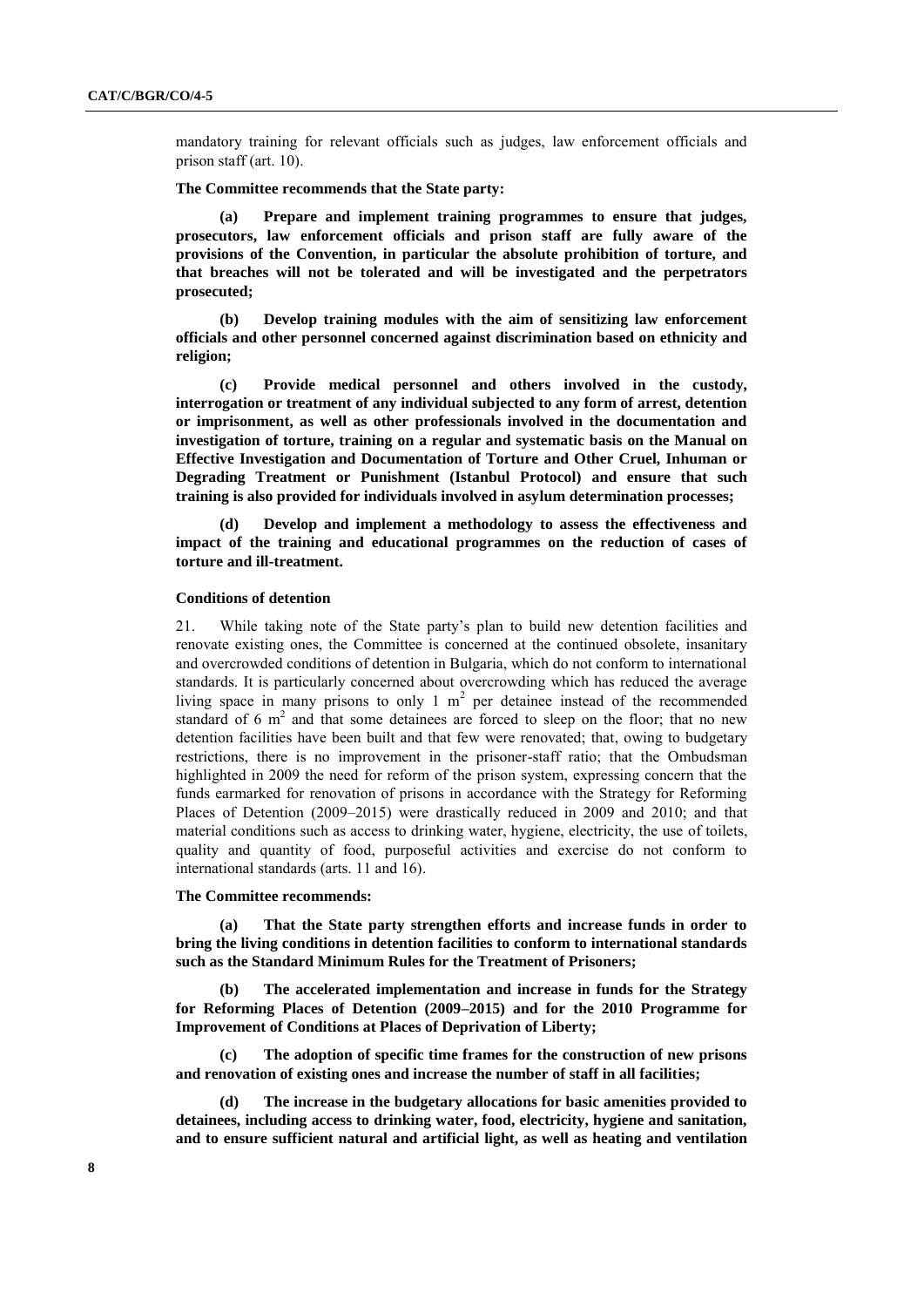**in the cells, and the provision of psychosocial support care for detainees who require psychiatric supervision and treatment.**

## **The Committee invites the State party to increase the use of alternatives to imprisonment in conformity with the United Nations Standard Minimum Rules for Non-custodial Measures (Tokyo Rules) and to reduce overcrowding.**

22. The Committee is concerned at the reported continued existence of underground investigative detention facilities in five locations where remand prisoners are held. It is concerned that some cells do not have windows, some have less than  $1 \text{ m}^2$  of living space per detainee while others do not have possibilities for outdoor exercise. Furthermore, the Committee is concerned by conditions of detention in many police stations where cells do not conform to international standards of hygiene and are unsustainable for overnight use, and that in some cases detained persons spend the first 24 hours in an area with bars referred to as the "cage", at times in full view of visitors to the police station. While noting that handcuffing people to bars and pipes has been prohibited, the Committee is concerned at reports that some detainees were handcuffed to immovable objects such as radiators and piping or to a chair for up to six hours (art. 11).

#### **The Committee recommends that:**

**(a) The State party take urgent measures to ensure that the treatment of remand prisoners in investigative detention centres and detainees in police stations conforms to international standards. It urges the State party to build new investigative detention centres or adapt and renovate existing facilities so that all persons are detained above the ground and that they meet minimal international standards. Police detention facilities should have a sufficient number of cells suitable for overnight stay with adequate material conditions such as clean mattresses and blankets and adequate lighting, ventilation and heating; and**

**(b) Handcuffing persons to immovable objects should be forbidden by law and in practice.**

#### **Inter-prisoner violence and deaths in detention**

23. The Committee is concerned that overcrowding and understaffing are conducive to inter-prisoner and violence, including sexual violence, in detention facilities, especially during the night; that of a total of 3,161 cases of violence in the period January 2007–July 2011, investigation procedures were opened only with regard to 22 cases. The Committee is also concerned about reports of increased inter-prisoner violence since 2008 and especially in 2011. It is concerned by the incidence of sexual violence, which is rarely reported, including rape, and of harassment and beatings which have on occasion resulted in suicide, as well as the large number of deaths in custody which varies between 40 and 50 annually (arts. 2, 11 and 16).

#### **The Committee recommends that the State party:**

**(a) Enhance efforts to prevent inter-prisoner violence by addressing the factors which contribute to it such as overcrowding, lack of sufficient staff, lack of space and poor material conditions, lack of purposeful activities, availability of drugs, and feuding gangs;** 

**(b) Pay attention to protection of prisoners from inter-prisoner violence, in particular those belonging to the lesbian, gay, bisexual and transgender group, and to the psychosocial profile of the prisoners and those who engage in violence, investigate and sanction incidents;**

**(c) Increase the number of staff, including those with training in the management of inter-prisoner violence;**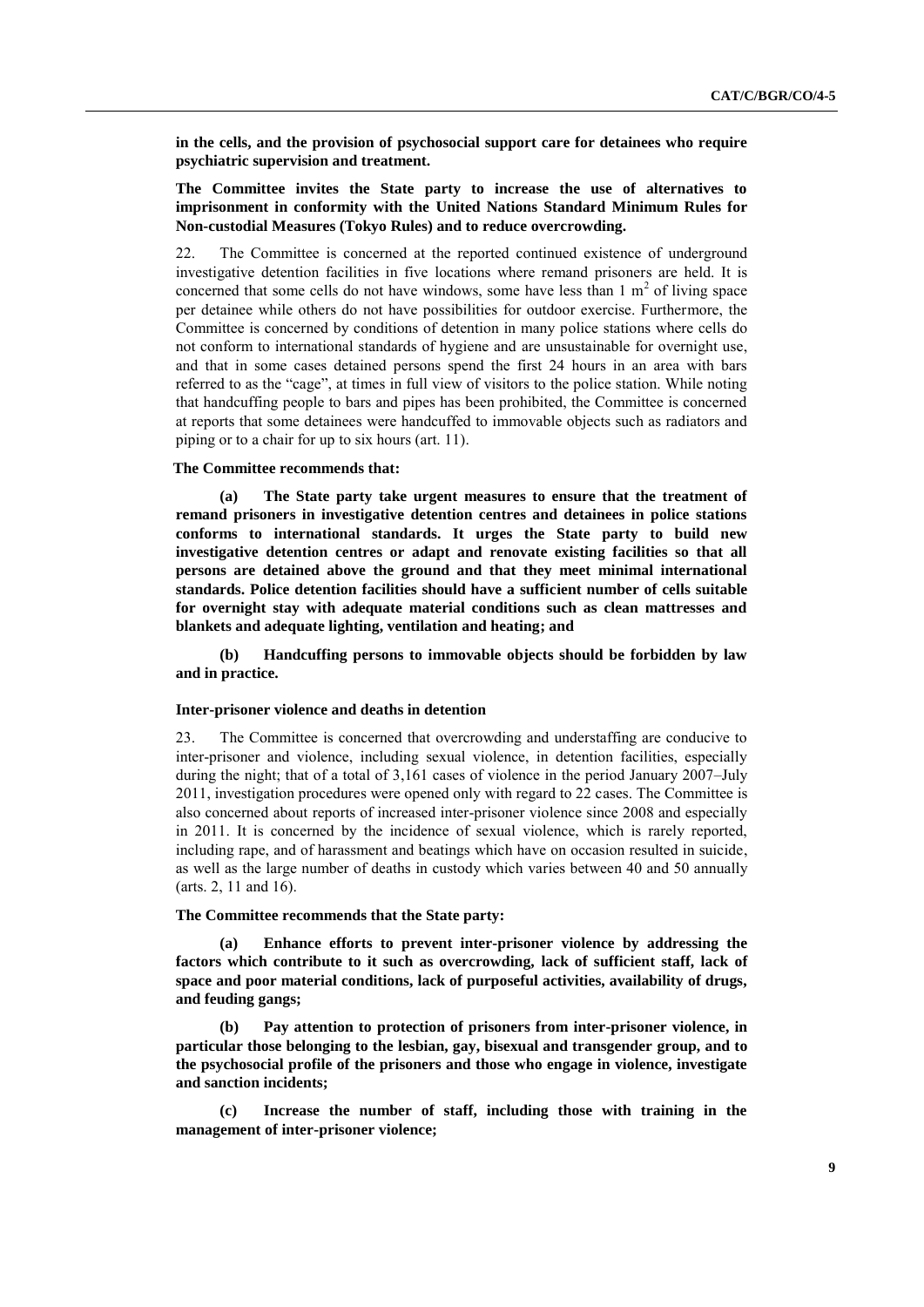**(d) Increase the quality and frequency of supervision and monitoring, especially at night, including through the introduction of additional video surveillance equipment; and**

**(e) Impartially, thoroughly and promptly investigate all incidents of death in custody, including suicide, make the results of investigations public and prosecute the persons responsible for committing violations leading to deaths**.

#### **Solitary confinement and prisoners serving life sentences**

24. The Committee is concerned that detainees continue to be held in solitary confinement for disciplinary violations for up to 14 days and for up to two months for the purpose of prevention of escape, violation of life or death of other persons and other crimes. The Committee is also concerned that current legislation imposes a strict regime of segregation during the initial five-year period, ordered by the sentencing for prisoners serving a life sentence, and that these prisoners are routinely handcuffed when outside their cells. The Committee is particularly concerned that some asylum-seekers are also placed in solitary confinement for long periods (arts. 2, 11 and 16).

**The Committee recommends that the State party consider the recommendations made by the Special Rapporteur on torture and other cruel, inhuman or degrading treatment or punishment (A/66/268) in which he urges States to prohibit the imposition of solitary confinement as punishment – either as a part of a judicially imposed sentence or a disciplinary measure – and recommends that States develop and implement alternative disciplinary sanctions to avoid the use of solitary confinement (para. 84). The Committee recommends the reduction of the periods of solitary confinement and the restrictions related thereto. The practice of placing asylum-seekers in solitary confinement should be stopped without delay. The Committee recommends that the State party consider amending legislation concerning the strict regime of segregation during the first five years and handcuffing when outside their cells for prisoners serving life sentences. Life prisoners should be able to join the mainstream prison population.**

#### **Domestic violence**

25. The Committee is concerned at the narrow interpretation of the concept of domestic violence and that the phenomenon is not included as a specific offence in the Penal Code. It is also concerned that allegations of domestic violence must be initiated by the victim in cases of light or average bodily harm and that few cases of domestic violence are brought to justice and sanctioned, in particular regarding women and girls; that cases are generally limited to those where the perpetrator violates the protection orders that are usually issued for the duration of one month; and that there are no effective mechanisms for protection against domestic violence, including marital rape (arts. 2, 12, 13, 14 and 16).

**The State party should amend its legislation to include domestic violence as a specific crime in the Penal Code which entails ex officio prosecution. The State party should strengthen its efforts to prevent domestic violence, especially against women and girls, and should encourage victims to report cases to the authorities. All cases of domestic violence should result inappropriate investigation, prosecution and sanction. Protection orders should be of much longer duration. The State party should introduce mechanisms for monitoring of and effective protection from domestic violence, including an effective complaints mechanism.**

#### **Early marriage**

26. The Committee is concerned by the practice of informal early and forced marriage of Roma girls as young as 11 (arts. 2 and 16).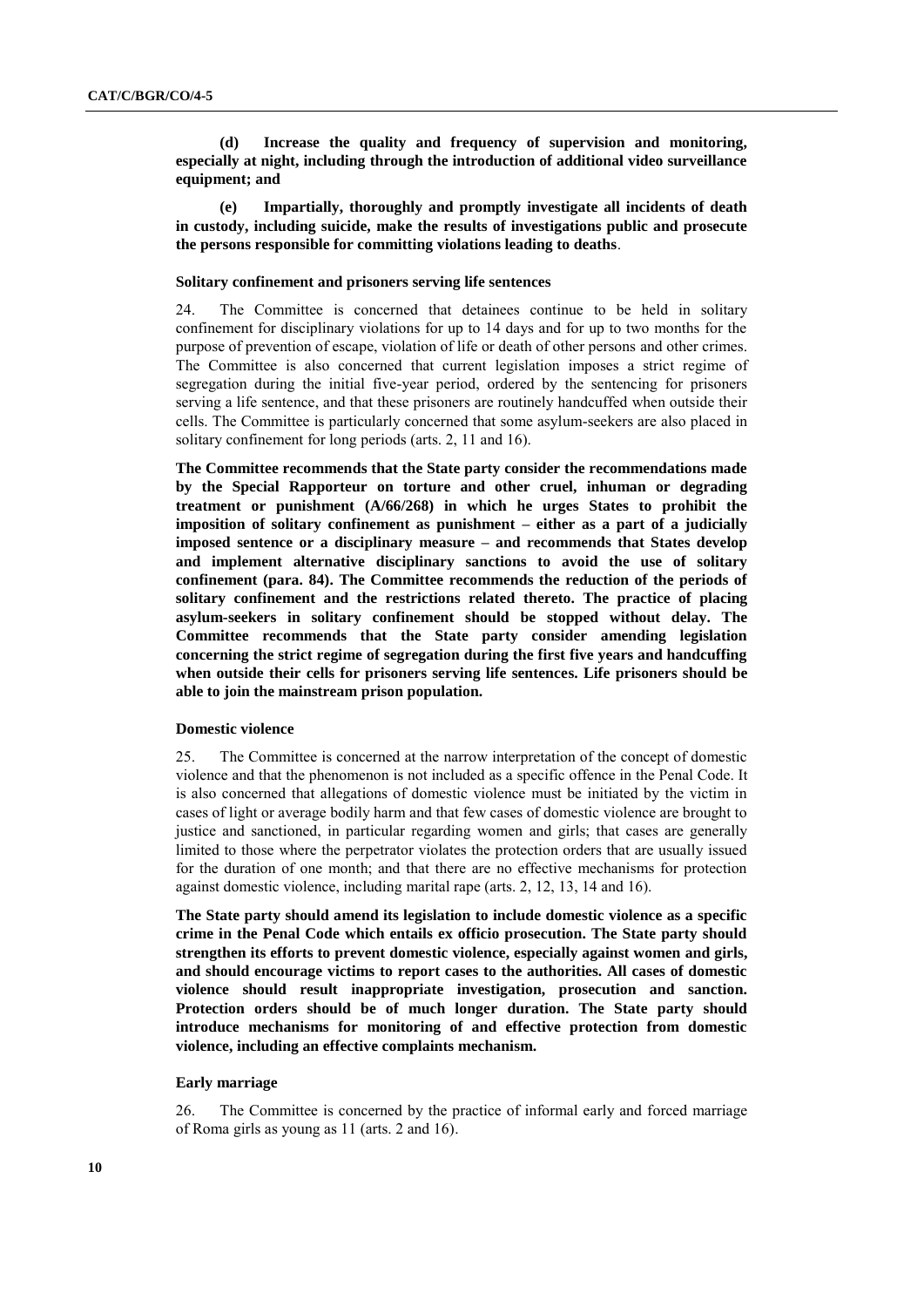**The State party should enforce the legislation concerning minimum marriage age, clearly indicate that child marriages have no legal effect and constitute a harmful practice, in the light of the concluding observations of the Committee on the Rights of the Child and with general recommendation No. 24 (1999) on article 12 of the Committee on the Elimination of Discrimination against Women. Community awareness-raising campaigns should be carried out regarding the prohibition of these marriages, their harmful consequences and the rights of children. The Committee also urges the State party to enforce the requirement to register all marriages, in order to monitor their legality, as well as to strictly enforce the prohibition of early marriages and to investigate such cases and to prosecute the perpetrators.**

### **Trafficking in persons**

27. While taking note of the National Programme on Prevention and Counteracting Human Trafficking and Protection of Victims and amendments to the Penal Code, section IX on "Trafficking in human beings", the Committee is concerned that poverty and social exclusion result in vulnerability of women and children, and in particular Roma women and girls, including those who are pregnant, to human trafficking (arts. 2, 3, 14 and 16).

**The Committee recommends that the State party strengthen its efforts to combat trafficking in persons, especially in women and children, in particular to:** 

(**a) Prevent and promptly, thoroughly and impartially investigate, prosecute and punish trafficking in persons and related practices;** 

**(b) Improve the identification of victims of trafficking and provide means of effective redress, including compensation and rehabilitation, to victims of trafficking, including assistance to victims to report incidents of trafficking to the police, in particular by providing legal, medical and psychological aid and rehabilitation, inter alia, through genuine access to health care and counselling and adequate shelters, in accordance with article 14 of the Convention;** 

**(c) Prevent the return of trafficked persons to their countries of origin, where there is a substantial ground to believe that they would be in danger of torture, to ensure compliance with article 3 of the Convention;**

**(d) Provide regular training to the police, prosecutors and judges on effective prevention, investigation, prosecution and punishment of acts of trafficking, including on the guarantees of the right to be represented by an attorney of one's own choice, and inform the general public on the criminal nature of such acts; and** 

**(e) Compile data disaggregated, as appropriate, by nationality, country of origin, ethnicity, gender, age, and employment, as well as on the provision of redress.** 

#### **Discrimination, hate speech and violence against vulnerable groups**

28. While acknowledging the stance taken by the authorities in publicly condemning manifestations of discrimination and intolerance, the Committee is deeply concerned at manifestations of discrimination and intolerance, including hate speech and violent attacks against certain national and religious minorities and persons belonging to sexual minorities. The Committee is also concerned by the excessive use of force by the police against certain minorities and the recent anti-Roma riots and destruction of property, which in some cases occurred without preventive action from the police. It is also concerned that slogans amounting to hate speech are voiced against vulnerable minority groups, including by members of certain political parties and groups and that intolerance towards religious minorities has resulted in vandalism of places of worship and attacks on worshippers. The Committee takes note that the recent attacks on journalists in connection with the anti-Roma riots are being investigated (arts. 2, 12, 13, 14 and 16).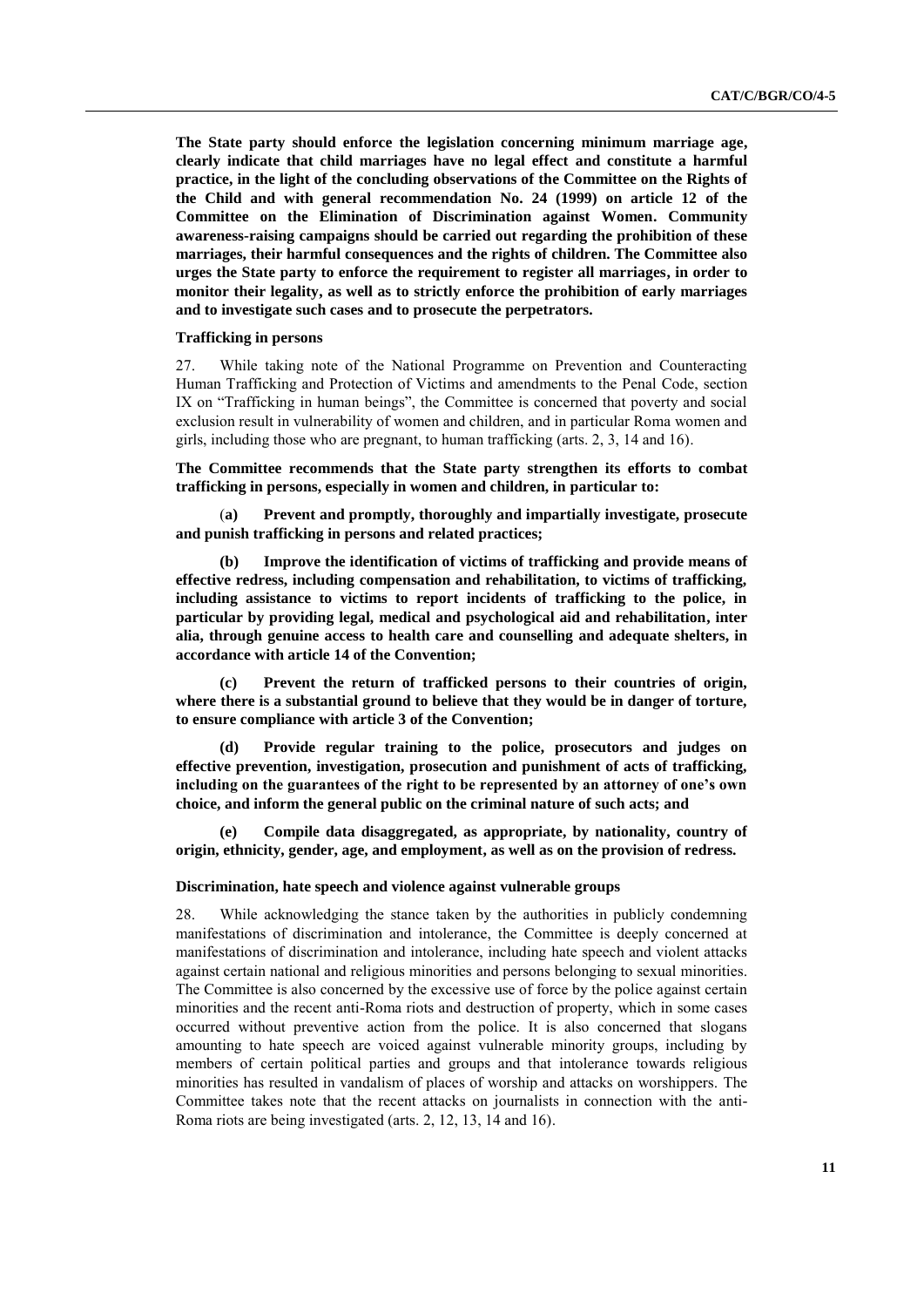**The State party should enhance efforts to eradicate stereotypes and discrimination against the Roma and other national minorities, including through increased awareness-raising and information campaigns to promote tolerance and respect for diversity. Measures should be taken to prohibit and prevent advocacy of hate speech, discrimination and intolerance, including in the public domain, in conformity with international standards and human rights instruments to which Bulgaria is a party. The State party should enhance the enforcement of anti-discrimination legislation and ensure that violent acts, discrimination and hate speech are systematically investigated, prosecuted and the perpetrators convicted and punished. The State party should systematically apply provisions of the Criminal Code concerning crimes based on intolerance and should ensure that offences motivated by discrimination constitute an aggravating circumstance in criminal prosecution. The State party should ensure that members of the Roma community are not singled out on a ethnically motivated basis with regard to the use of force by the police and ensure that excessive use of force against members of national and other minorities is promptly and impartially investigated and perpetrators prosecuted and punished. The victims need to be compensated and accorded all remedies afforded by the Convention, including reparations for damage. The Committee requests to be updated on the results of the investigations into the recent attacks on journalists.**

#### **Redress**

29. The Committee takes note of the information provided in the State party's report on the right to redress, including financial compensation, for persons whose rights have been violated. However, the Committee regrets that not more information was provided on the actual implementation of redress to persons subjected to torture or ill-treatment, among others, to persons who have been interned in centres and homes for persons with mental disabilities, including a high number of children (art. 14).

**The State party should ensure that the efforts in respect of redress, including compensation and rehabilitation, are strengthened in order to provide victims, including those who have suffered torture and ill-treatment in such centres, with redress and fair and adequate compensation, including means for as full rehabilitation as possible.**

### **Corporal punishment**

30. While taking note that corporal punishment is explicitly forbidden in law, the Committee is concerned by persistent lack of implementation and notes that the Committee on the Rights of the Child has found that children are still victims of corporal punishment in the home, schools, the penal system, alternative care settings and situations of employment. The Committee is concerned that a 2009 survey shows that 34.8 per cent of public opinion is in favour of corporal punishment in childrearing in some circumstances and that 10.9 per cent felt it was acceptable if the parent believed that it would be effective. It is concerned in particular that the use of corporal punishment is substantially higher in institutions for children with disabilities and that a number of cases of physical abuse were documented in the children's personal files (art. 16).

**The Committee recommends that the State party carry out professional and public awareness-raising in order to promote non-violent, positive and participatory methods of childrearing and education; and that the State party take a comprehensive approach to ensuring that the law prohibiting corporal punishment is widely enforced and known, including among children with regard to their right to protection from all forms of corporal punishment. There should be an absolute prohibition of corporal punishment in institutional settings, including for children with disabilities. The State party should provide effective and appropriate responses to corporal punishment, including investigations, prosecution and sanctioning of perpetrators.**